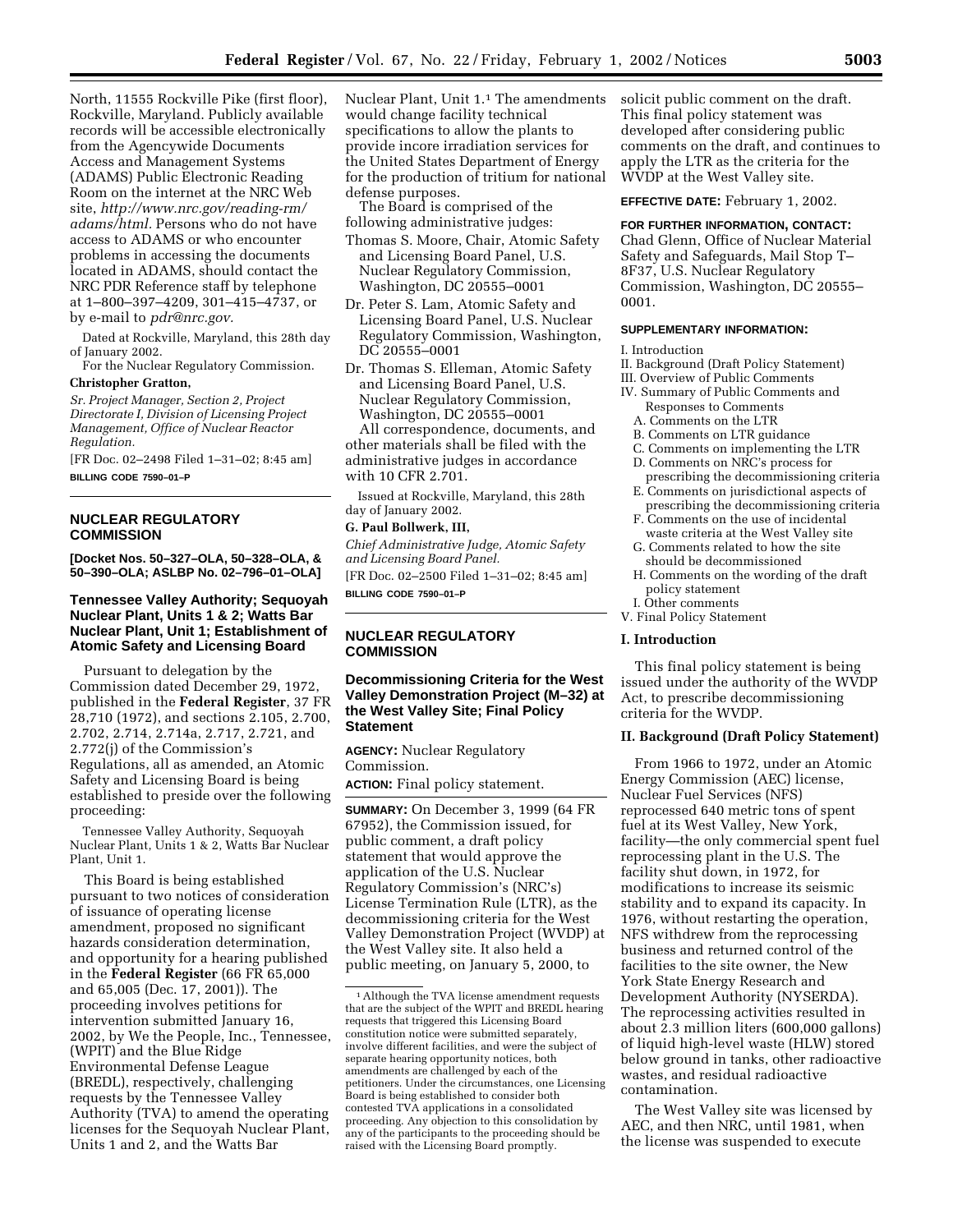the 1980 WVDP Act, Pub. L. 96–368.1 The WVDP Act authorized the U.S. Department of Energy (DOE), in cooperation with NYSERDA, the owner of the site and the holder of the suspended NRC license, to: (1) Carry out a liquid-HLW management demonstration project; (2) solidify, transport, and dispose of the HLW that exists at the site; (3) dispose of low-level waste (LLW) and transuranic waste produced by the WVDP, in accordance with applicable licensing requirements; and (4) decontaminate and decommission facilities used for the WVDP, in accordance with requirements prescribed by NRC. NYSERDA is responsible for all site facilities and areas outside the scope of the WVDP Act. Although NRC suspended the license covering the site until completion of the WVDP, NRC has certain authorities, under the WVDP Act, that include prescribing decommissioning criteria for the tanks and other facilities in which the HLW solidified under the project was stored, the facilities used in the solidification of the waste, and any material and hardware used in connection with the WVDP. It should also be noted that DOE is not an NRC licensee and DOE's decommissioning activities for the WVDP at the West Valley site are conducted under the WVDP Act and not the Atomic Energy Act (AEA).

The WVDP is currently removing HLW from underground tanks at the site, vitrifying it, and storing it onsite for eventual offsite disposal in a Federal repository. The vitrification operations are nearing completion. In addition to the vitrified HLW, the WVDP operations have also produced LLW and transuranic waste which, under the Act, must be disposed of in accordance with applicable licensing requirements. Besides the HLW at the site, the spent fuel reprocessing and waste disposal operations resulted in a full range of buried radioactive wastes and structural and environmental contamination at the site.

In 1989, DOE and NYSERDA began to develop a joint Environmental Impact Statement (EIS) for project completion and site closure, and to evaluate waste disposal and decommissioning alternatives. Because the WVDP Act authorizes NRC to prescribe decommissioning criteria for the project, NRC and DOE agreed on NRC's participation as a cooperating agency on the EIS, with DOE and NYSERDA, to aid

NRC in its decision on decommissioning criteria. The draft EIS was published in 1996. Subsequently, DOE decided to descope this EIS into two separate EISs to address: (1) Nearterm decontamination and waste management at the WVDP; and (2) decommissioning, long-term monitoring, and stewardship of the site.2 The NRC will not be a Cooperating Agency on the decontamination and waste management EIS because the Commission is not prescribing criteria for decontamination activities considered in this EIS. The NRC will be a Cooperating Agency on the EIS for decommissioning under the WVDP Act. The WVDP Act does not address license termination of the NRC license for the site, or portions thereof. Any such license termination will be conducted (if license termination is possible and pursued) under the Atomic Energy Act (AEA) of 1954, as amended. If NYSERDA pursues either full or partial license termination of the NRC license, NRC will need to conduct an environmental review to determine if an EIS is necessary to support license termination.

After public review of the draft EIS, the WVDP convened the West Valley Citizen Task Force (CTF), in early 1997, to obtain stakeholder input on the EIS. The CTF recommendations for the preferred alternative in the EIS were completed in July 1998. In the latter half of 1997 (during the period that the CTF was working on its recommendations), NRC's LTR was published (62 FR 39058; July 21, 1997).

The Commission published a draft policy statement on decommissioning criteria for the WVDP at the West Valley site, for public comment, and a notice of a public meeting in the **Federal Register** on December 3, 1999 (64 FR 67952).3 The public meeting, to solicit public comment on the draft, was held

3Before issuing the draft policy statement for comment, the NRC staff proposed decommissioning criteria for West Valley to the Commission in a Commission Paper entitled ''Decommissioning Criteria for West Valley,'' dated October 30, 1998 (SECY–98–251). On January 12, 1999, the Commission held a public meeting, on SECY–98– 251, to obtain input from interested parties. Based on the results from this meeting, the Commission issued a Staff Requirements Memorandum (SRM), on January 26, 1999, requesting additional information on the staff's proposed decommissioning criteria for West Valley. In response to the January 26, 1999, SRM, the staff provided SECY–99–057, to the Commission, entitled ''Supplement to SECY–98–251, 'Decommissioning Criteria for West Valley.' '' Based on the contents of SECY–98–251, SECY–99–057, and written and oral comments from interested parties, the Commission issued an SRM on June 3, 1999, detailing its decisions on the decommissioning criteria for West Valley.

on January 5, 2000. As a result of that meeting, the Commission extended the comment period to April 1, 2000. This final policy statement was developed after considering the public comments on the draft. This final policy statement recognizes that a flexible approach to decommissioning is needed both to ensure that public health and safety and the environment are protected and to define a practical resolution to the challenges that are presented by the site. In that regard, the Commission has decided to prescribe the LTR criteria for the WVDP at the West Valley site, reflecting the fact that the applicable decommissioning goal for the entire NRC-licensed site is compliance with the requirements of the LTR. However, the Commission recognizes that health and safety and cost-benefit considerations may justify the evaluation of alternatives that do not fully comply with the LTR criteria. For example, the Commission would consider an exemption allowing higher limits for doses on a failure of institutional control if it can be rigorously demonstrated that protection of the public health and safety for future generations could be reasonably assured through more robust engineered barriers and/or increased long-term monitoring and maintenance. The Commission is prepared to provide flexibility to assure cleanup to the maximum extent technically and economically feasible.

It should be noted that the subpart E of 10 CFR part 20 (LTR) does contain provisions for alternate criteria and subpart N of 10 CFR part 20 contains provisions for potential exemptions,4 with both alternatives based on a sitespecific analysis which demonstrates that public health and safety will be adequately protected with reasonable assurance. If the NRC license cannot be terminated in a manner which provides reasonable assurance of adequate protection of the public health and safety, then the appropriate Commission action may be to require a long term or even a perpetual license for an appropriate portion of the site until, if and when possible, an acceptable alternative is developed to permit actual license termination.5

<sup>1</sup>The State of New York licenses a low-level waste disposal area at the West Valley site. Unless otherwise indicated, the terms ''West Valley site'' or ''site'' used in this Policy Statement refers to the NRC-licensed portions of the site.

<sup>2</sup> 66 FR 16447 (March 26, 2001).

<sup>4</sup>Exemptions to NRC regulations can be issued to NRC licensees if the Commission determines that the exemption is authorized by law and would not result in undue hazard to life or property. NYSERDA is the licensee for the West Valley site and DOE is acting as a surrogate for NYSERDA until the NYSERDA license is reinstated at the end of the WVDP.

<sup>5</sup> If a long term or perpetual license is necessary for any portion of the site, it is the Commission's intent that that portion of the site will be decontaminated in the interim to the extent technically and/or economically feasible. In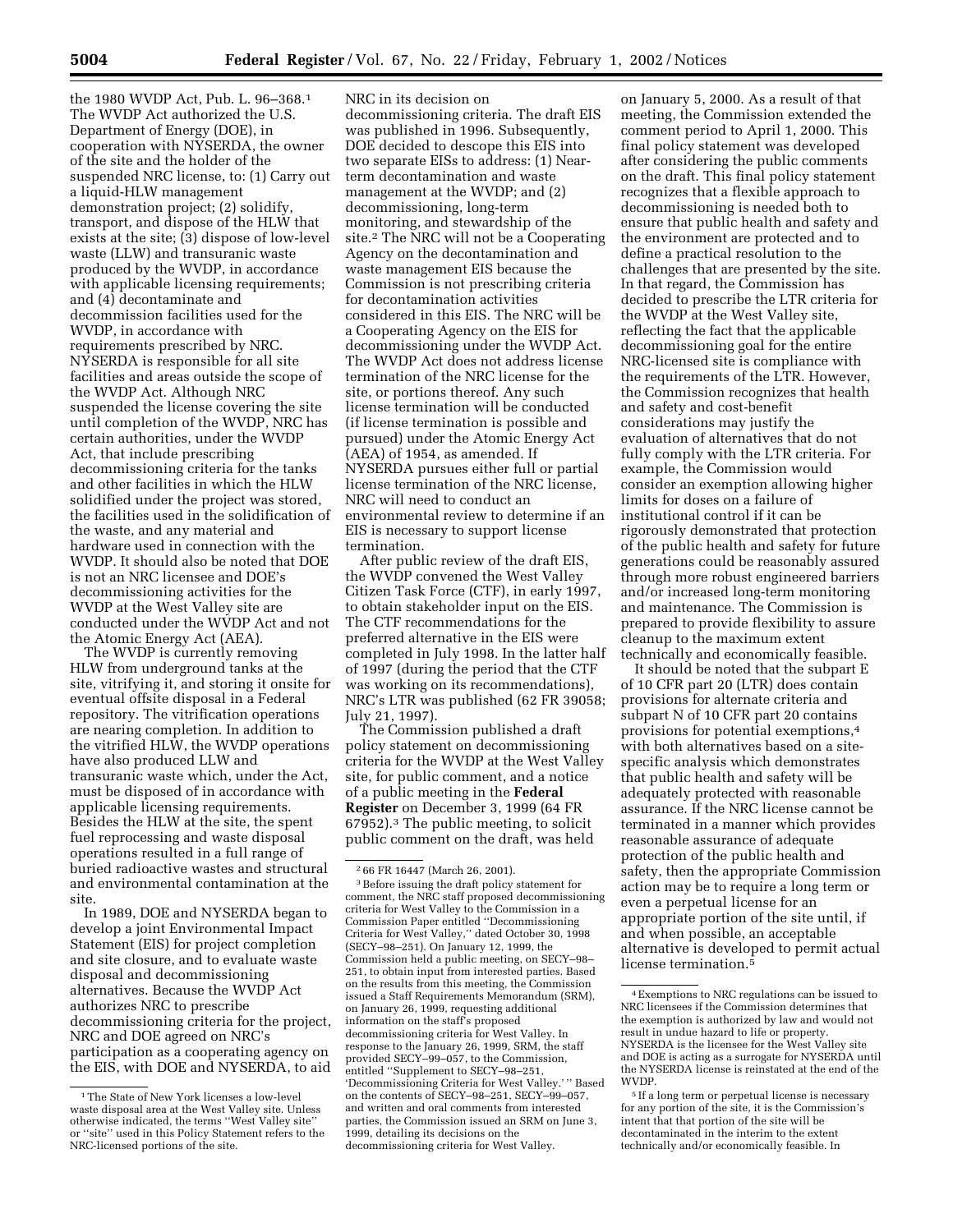Based on the public comments received, the Commission has revisited the issue of ''incidental waste'' at West Valley. The Commission has decided to issue incidental waste criteria to clarify the status of and classify any residual wastes present after cleaning of the high-level radioactive waste (HLW) tanks at West Valley. Previously, the NRC has provided advice to DOE concerning DOE's classification of certain waste as incidental waste for clean-up of HLW storage tanks at both Hanford and Savannah River. As noted above, NRC intends to apply the LTR decommissioning criteria as the decommissioning goal for the entire NRC-licensed portion of the site. The Commission has decided that the most recent advice provided to DOE for the classification of incidental waste at Savannah River, with some additional modifications, provides the appropriate criteria which should be applied to West Valley. Specifically, the Commission is now providing the following criteria for classification of the incidental waste (which will not be deemed to be HLW) at West Valley:

(1) The waste should be processed (or should be further processed) to remove key radionuclides to the maximum extent that is technically and economically practical; and

(2) The waste should be managed, so that safety requirements comparable 6 to the performance objectives in 10 CFR part 61 subpart C, are satisfied.

Consistent with the overall approach in applying the LTR to the WVDP and to the entire NRC-licensed site following conclusion of the WVDP, the resulting calculated dose from the incidental waste is to be integrated with all the other calculated doses from the residual radioactive material at the NRC-licensed site to ensure that the LTR criteria are met. This is appropriate because the Commission does not intend to establish

6The dose methodology used in 10 CFR part 61 subpart C is different from that used in the newer 10 CFR part 20 subpart E. However, the resulting allowable doses are comparable and NRC expects DOE to use the newer methodology in 10 CFR part 20 subpart E. Part 61 is based on International Commission on Radiological Protection Publication 2 (ICRP 2) and part 20 is based on ICRP 26.

separate dose standards for various sections of the NRC-licensed site.7

# **III. Overview of Public Comments**

Twenty-eight organizations and individuals submitted written comments on the draft policy statement. Comments also were provided at the public meeting held on January 5, 2000. The commenters represented a variety of interests. Comments were received from Federal and State agencies, citizen and environmental groups, a native American organization, and individuals. The commenters offered over 200 specific comments and represented a diversity of views. The commenters addressed a wide range of issues concerning the decommissioning and closure of the WVDP and West Valley site. The reaction to the draft policy statement was generally supportive. However, viewpoints were expressed on the LTR and LTR guidance and how both should be applied at West Valley. In addition, there were comments on NRC's process for prescribing the decommissioning criteria and other issues specific to West Valley.

## **IV. Summary of Public Comments and Responses to Comments**

The following sections A through I represent major subject areas and describe the principal public comments received on the draft policy statement (organized according to the major subject areas) and present NRC responses to those comments.

(A) Comments on the LTR (restricted release; institutional controls; as low as reasonably achievable (ALARA); financial assurance; alternate criteria; time line for dose calculations);

(B) Comments on LTR guidance (critical group, engineered barriers, cost/ benefit analysis);

(C) Comments on implementing the LTR (continued Federal or State onsite presence, perpetual license);

(D) Comments on NRC's process for prescribing the decommissioning criteria (when to prescribe the criteria; use of the LTR ''Generic Environmental Impact Statement'' (GEIS) to support the use of the LTR at West Valley; NRC's National Environmental Policy Act (NEPA) obligation for prescribing the West Valley decommissioning criteria);

(E) Comments on jurisdictional aspects of prescribing the decommissioning criteria;

(F) Comments on the use of incidental waste criteria at West Valley;

(G) Comments related to how the site should be decommissioned (waste disposition, consideration of pathways for dose, and contaminant transport);

(H) Comments on the wording of the draft policy statement (use of the word ''prescribe,'' paraphrasing the LTR and other statements on West Valley); and,

(I) Other comments (implications of the policy statement regarding native Americans, transuranic waste issue).

The comments received from the public in writing during the comment period and verbally during the January 5, 2000, public meeting have been factored into the Commission's decision-making on this final policy statement.

## *A. Comments on the LTR*

The draft policy statement presented NRC's LTR as the decommissioning criteria for the WVDP and the West Valley site. Although there was general support for the use of the LTR as the decommissioning criteria for both the WVDP and West Valley site, there were a number of comments on the LTR. Specifically:

A.1 Comment. A number of commenters were concerned that the use of the LTR's restricted release concept, which includes the use of institutional controls, to decommission West Valley may not be appropriate because of the magnitude of the waste currently on-site and the potential for this waste to provide an unacceptable dose to members of the public if controls fail.

A. 2 Response. The LTR criteria consider doses to members of the public from the loss of institutional controls. The loss of institutional controls will need to be considered in the DOE/ NYSERDA EIS.8 Absent an exemption from the LTR provision in 10 CFR part 20, a site, or part thereof, that cannot meet the restricted release provisions of the LTR, must remain under an NRC license. The Commission will consider

addition, if a long-term or perpetual license is determined to be appropriate, the NRC takes no position on which entity should be the long-term licensee as that decision, as well as decisions regarding long term financial contributions, should be made pursuant to negotiations involving DOE, New York, and possibly the U.S. Congress. Also, under the WVDP Act, the NRC is only addressing the public health and safety aspects of decommissioning selected portions of the site. Other potential issues between DOE and NYSERDA concerning the West Valley Site are not within NRC's authority to resolve.

<sup>7</sup>Applying the LTR, the total annual dose to an average member of the critical group for the site, including the resulting does from the incidental waste, should be less than or equal to 25 mrem/yr TEDE. The Commission is not establishing a separate dose standard for the incidental waste such that the average member of the critical group potentially receive a dose of 25 mrem/yr TEDE from the rest of the NRC-licensed site and 25 mrem/yr TEDE from the incidental waste.

<sup>8</sup> DOE has decided to descope the draft 1996 EIS into two separate EISs. DOE will be the lead agency on the EIS that will address WVDP facility decontamination and management of waste currently stored at the site. NRC expects to be kept informed of progress as required under the DOE/ NRC Memorandum of Understanding (MOU). DOE and NYSERDA will be the lead agencies on the EIS that will address decommissioning. NRC expects to participate as an EIS cooperating agency. Hereafter, this second EIS where NRC will be a cooperating agency will either be referred to as the decommissioning EIS or the DOE/NYSERDA EIS, unless otherwise noted.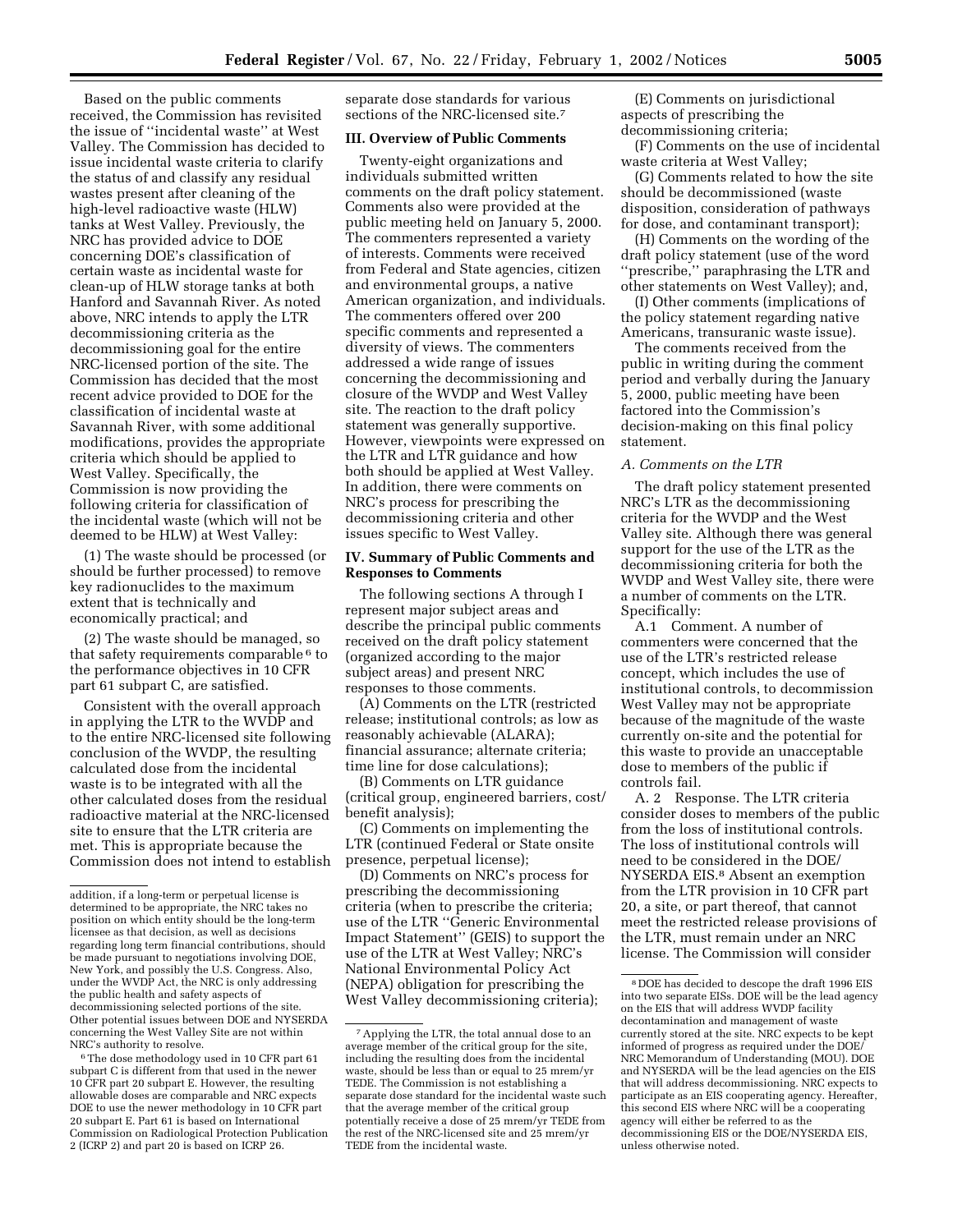granting an exemption to the LTR criteria if it determines the exemption is authorized by law and would not result in undue hazard to life or property. The Commission intends to involve the public in the processing of any exemption request consistent with the ''public participation'' provision in 10 CFR 20.1405, and will involve the Environmental Protection Agency (EPA) if the exemption request involves criteria greater than the dose criteria of 10 CFR 20.1402, 20.1403(b), or  $20.1403(d)(1)(i)(A)$ . Such an exemption request will also require the approval of the Commission consistent with 10 CFR 20.1404(b).

A. 3 Comment. Some commenters also were concerned about the adequacy of the LTR's financial assurance requirements for maintaining institutional controls for restricted release at West Valley, especially if the financial assurance relies on future Government appropriations that are not guaranteed.

A. 4 Response. In general, it is assumed that when a Government agency certifies that it will seek appropriations, to maintain institutional controls for the purposes of protecting public health and safety, the appropriations will be authorized. The Commission believes that it is reasonable to expect Federal and State agencies to meet their commitments to obtain funding for institutional controls to provide for the protection of the public health and safety.

A. 5 Comment. A number of commenters were also concerned that the time line specified for dose calculations in the LTR (1000 years) is too short for difficult sites like West Valley.

A. 6 Response. In the development of the LTR, the Commission considered comments seeking a time period for dose analysis longer than 1000 years. Section F.7 in the LTR ''Statement of Considerations,'' 62 FR 39058 (July 21, 1997). The Commission concluded that for the types of facilities and source terms considered, it was reasonable to use a 1000-year period. However, the West Valley site presents some unique challenges in that significant quantities of mobile, long-lived radionuclides are present on site. Because under NEPA an evaluation of reasonably foreseeable impacts is required, the Commission believes that an analysis of impacts beyond 1000 years should be provided in the DOE/NYSERDA EIS. Thus, information will need to be evaluated to determine if peak doses might occur after 1000 years and to define dose consequences and impacts on potential long-term management of residual

radioactivity at the site. Depending upon the outcome of the EIS review, the Commission may need to consider the need for environmental mitigation.

A. 7 Comment. Some commenters were concerned about the possible application of alternate criteria, as allowed under the LTR, to West Valley, or that the policy statement should at least clearly identify the dose limit cap under alternate criteria.

A. 8 Response. In addition to the unrestricted release limit of 25 mrem/yr TEDE, the LTR also contains alternate criteria for restricted release, which allows for a dose limit of up to 100 mrem/yr TEDE, with restrictions in place, and caps the public dose limit at 100 or 500 mrem/yr TEDE if the restrictions fail. Applying alternate criteria to a specific site requires opportunities for public involvement, coordination with the EPA, and direct approval of the Commission. The alternate criteria in the LTR were developed for difficult sites to minimize the need to consider exemptions to the LTR, although exemptions also may be considered. Under appropriate circumstances and based on a sitespecific analysis, the Commission considers the application of alternate criteria protective of public health and safety. Absent a detailed site-specific analysis, it is premature for the Commission to make any judgments, at this time, on the acceptability or nonacceptability of applying alternate criteria or exemptions to the WVDP or any portion of the NRC-licensed site. In any event, neither the alternate criteria in the LTR nor exemptions will be approved by the Commission without full prior public participation, involvement of the EPA, and a Commission determination that there is reasonable assurance that there would not be undue hazard to life and property.

A. 9 Comment. There were also comments about the use of the ALARA process in the LTR at West Valley. Some believed that the ALARA process might be used to justify dose limits higher than those allowed by the LTR.

A. 10 Response. As stated previously, the LTR does allow for releases with different dose limits. Generally, ALARA is used to reduce doses below authorized limits. Under the LTR, the ALARA process is not used to permit doses above the 25 mrem/yr TEDE limit without restrictions, the 100 mrem/yr TEDE limit with restrictions, or the 500 mrem/yr TEDE cap if restrictions fail.

## *B. Comments on LTR guidance*

A variety of comments were received on NRC's LTR guidance as it relates to West Valley. Since the time that NRC's LTR became final in 1997, the NRC staff has been developing guidance to support it. In September 2000, the NRC released guidance for decommissioning, in the form of a standard review plan (SRP) (''NMSS Decommissioning Standard Review Plan,'' NUREG–1727).

B. 1 Comment. A number of commenters expressed concern with how the critical group would be defined for dose assessment purposes.

B. 2 Response. For the LTR, the critical group means the group of individuals reasonably expected to receive the greatest exposure to residual radioactivity for any applicable set of circumstances (10 CFR 20.1003). The ''Statement of Considerations'' for the LTR notes that the critical group would be the group of individuals reasonably expected to be the most highly exposed, considering all reasonable potential future uses of the site, based on prudently conservative exposure assumptions and parameter values within modeling calculations. NRC's SRP for decommissioning addresses two generic critical group scenarios—the ''resident farmer'' and the ''building occupancy'' scenarios. The SRP also presents approaches for establishing site-specific critical groups based on specific land use, site restrictions, and/ or site-specific physical conditions. DOE/NYSERDA derivation of the critical groups for West Valley will need to be addressed in the EIS documents. In addition to NRC review and comment, the EIS documents will be available for public review and comment.

B. 3 Comment. There were also several comments relating concerns that long-term stewardship costs and impacts on special populations will not be properly factored into the cost/ benefit analysis, or that there should be better guidance provided on what should be considered in the cost/benefit analysis.

B. 4 Response. DOE and NYSERDA will determine the extent to which these issues are covered in the DOE/ NYSERDA EIS. In addition, NRC will review and comment on any cost/ benefit analysis in the EIS. The cost/ benefit analysis that DOE/NYSERDA develop for West Valley will need to be part of the EIS documents available for public review and comment.

B. 5 Comment. Some commenters suggested that there should be criteria for what are allowable engineered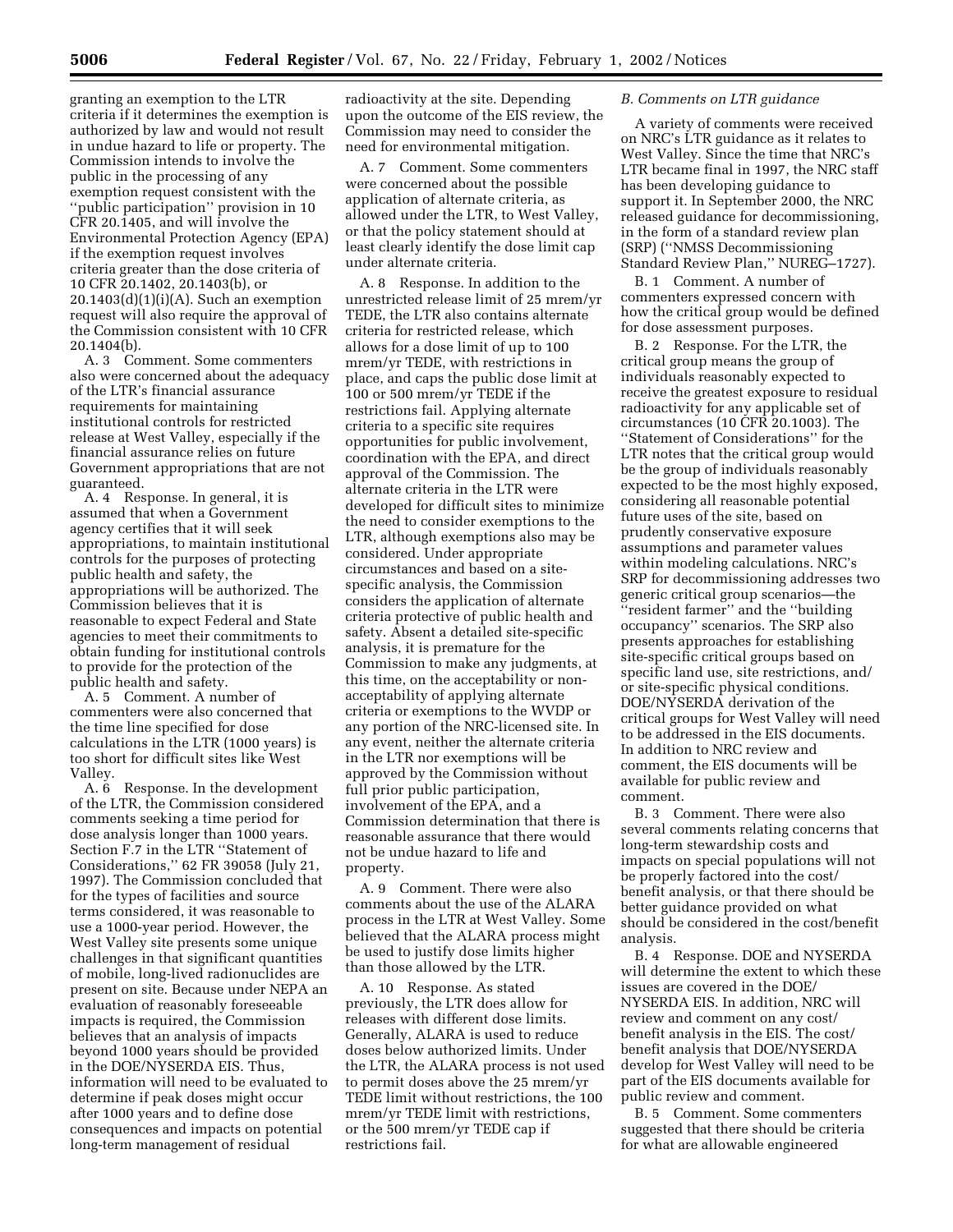barriers and whether or not they are considered institutional controls.

B. 6 Response. Because of the wide range of residual radioactive contamination encountered at decommissioning sites licensed by NRC, the LTR and NRC's decommissioning guidance are not prescriptive as to the criteria for, or acceptability of, sitespecific institutional controls and engineered barriers. The ''Statement of Considerations'' for the LTR might be read to conclude that engineered barriers are included within institutional controls. However, neither term is defined. In the Commission's view, ''engineered barriers'' referred to in the ''Statement of Considerations'' for the LTR are distinct and separate from institutional controls. Used in the general sense, an engineered barrier could be one of a broad range of barriers with varying degrees of durability, robustness, and isolation capability. Thus, NRC guidance in Appendix I of the SRP on the LTR distinguishes institutional controls from physical controls and engineered barriers. Institutional controls are used to limit intruder access to, and/or use of, the site to ensure that the exposure from the residual radioactivity does not exceed the established criteria. Institutional controls include administrative mechanisms (e.g., land use restrictions) and may include, but not be limited to, physical controls (e.g., signs, markers, landscaping, and fences) to control access to the site and minimize disturbances to engineered barriers. There must be sufficient financial assurance to ensure adequate control and maintenance of the site and institutional controls must be legally enforceable and the entity charged with their enforcement must have the capability, authority, and willingness to enforce the controls. Generally, engineered barriers are passive manmade structures or devices intended to improve a facility's ability to meet a site's performance objectives. Institutional controls are designed to restrict access, whereas engineered barriers are usually designed to inhibit water from contacting waste, limit releases, or mitigate doses to intruders. The isolation capability, durability, and robustness of a specific barrier will need to be evaluated in the DOE/NYSERDA EIS. The ability of a barrier to inhibit access of the inadvertent intruder is a separate issue from whether a barrier is an institutional control. The dose analyses for a site with engineered barriers will need to consider the reasonableness of a breach by an inadvertent intruder.

## *C. Comments on Implementing the LTR*

C. 1 Comment. There were some comments identifying who should be the long-term steward of the site if longterm stewardship is required as part of site closure. Some commenters also provided suggestions on how site longterm stewardship should be maintained at West Valley if it is needed (onsite staff, perpetual license).

C. 2 Response. NRC expects that these site-specific issues will be covered in the DOE/NYSERDA EIS and addressed in the preferred alternative. The identification of a long-term custodian is not an NRC responsibility but will be determined from negotiations involving DOE and NYSERDA and possibly the U.S. Congress. From the NRC perspective, both DOE and NYSERDA represent governmental entities and either would be acceptable as a long-term custodian.

C. 3 Comment. One commenter requested consideration of how the LTR would be implemented on the decommissioned portions of the site if there were areas of the site that could not meet the LTR.

C. 4 Response. Although the LTR does not specifically address differing release standards on a single site, NRC recognizes that the approach to decommissioning at West Valley may include portions of the site being released for unrestricted use, and portions of the site being released for restricted use, as well as portions of the site remaining under license, because of a failure to meet the LTR. In the Commission's view, the LTR is sufficiently flexible to allow for such circumstances. In particular, the Commission believes that for those portions of the site that are unable to demonstrate compliance with the LTR's restricted release requirements, the dose limits should be viewed as goals in order to ensure that cleanup continues to the maximum extent that is technically and economically feasible. The Commission also believes that after cleanup to the maximum extent technically and economically feasible is accomplished, alternatives to release under the LTR criteria may need to be contemplated. Specific examples of these alternatives are a perpetual license for some parts of the site or exemptions from the LTR. The NRC expects that these issues will be fully addressed in the DOE/NYSERDA EIS.

## *D. Comments on NRC's Process for Prescribing the Decommissioning Criteria*

D.1. DOE recommended, for the reasons described in comments D.1.1, D.1.3, and D.1.5 below, that NRC withhold assigning the LTR as the decommissioning criteria until NRC does a site-specific analysis of the environmental effects of decommissioning West Valley.

D.1.1 Comment. The LTR GEIS (NUREG–1496) does not support the use of the LTR at a complex site like West Valley; therefore, a specific EIS for this action needs to be completed by NRC to finalize the criteria.

D.1.2 Response. Although the LTR GEIS did not specifically address the decommissioning of a spent fuel reprocessing site, it did evaluate the decommissioning of a range of reference facilities (e.g., fuel cycle facilities and reactors). In promulgating the LTR, the Commission stated in Section VI of the ''Statement of Considerations'' that it will conduct an environmental review to ''determine if the generic analysis encompasses the range of environmental impacts at the particular site.'' The Commission further stated that it ''will conduct an independent environmental review for each site-specific decommissioning decision where land use restrictions or institutional controls are relied upon by the licensee or where alternative criteria are proposed'' as it recognized that the environmental impacts for these cases cannot be analyzed on a generic basis. Thus, the environmental impacts from the application of the criteria to the WVDP will need to be evaluated for the various alternative approaches being considered in the process before NRC decides whether to accept the preferred alternative for meeting the criteria permitted by the LTR. NRC expects to be able to rely on the DOE/NYSERDA EIS for this purpose. NRC does not anticipate the need to prepare its own duplicative EIS as NRC can consider the environmental impacts described in the DOE/NYSERDA EIS in approving the particular decommissioning criteria for the WVDP under the LTR. As an EIS cooperative agency, NRC may adopt all or parts of the lead EIS agency's NEPA documents. Under this arrangement, if NRC is satisfied with the final DOE/ NYSERDA EIS, then NRC will adopt it to fulfill its NEPA responsibilities under the WVDP Act. If NRC is not satisfied with the final DOE/NYSERDA EIS, then it will adopt as much of it as possible and modify or supplement it as necessary. In such a situation, NRC would publish its own draft EIS document for public review and comment before finalizing it. Once finalized, NRC's West Valley NEPA responsibilities would be fulfilled under the WVDP Act.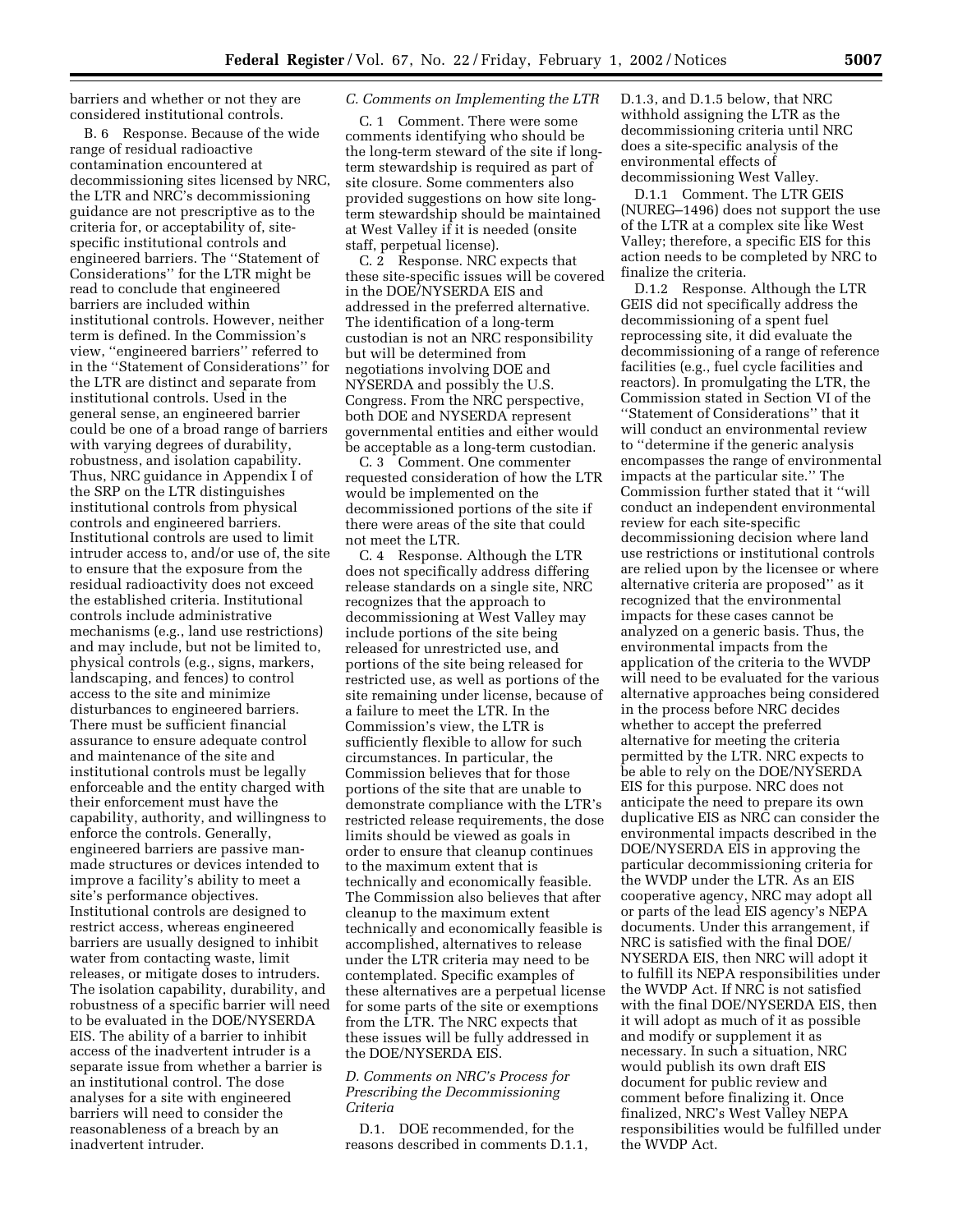The WVDP Act does not address license termination for the site. The actual license termination for the site, if and when pursued, will be conducted under the Atomic Energy Act (AEA) of 1954, as amended. At the time of NRC license termination under the AEA (if license termination is pursued), NRC will need to conduct an environmental review to determine if an EIS is necessary to support license termination.

D.1.3 Comment. The NRC's prescription of decommissioning criteria is not being coordinated with the current NEPA process as suggested by the DOE/NRC Memorandum of Understanding (MOU) on West Valley.

D.1.4 Response. The process described in the DOE/NRC MOU (Section B (4)), for consulting on a sitespecific analysis of decommissioning requirements was developed to allow DOE and NRC to evaluate a range of approaches to specifically address the decommissioning of the WVDP. Thereafter, NRC was to prescribe the decommissioning criteria. At the time the MOU was signed, no comprehensive general criteria existed for decommissioning NRC-licensed sites. Decommissioning criteria were determined on a case-by-case basis. However, through the rulemaking process completed in 1997, which promulgated the LTR, there was an evaluation of various regulatory approaches for decommissioning NRClicensed sites and the selection of a range of regulatory approaches with criteria, in the final rule.

Except as provided in 10 CFR 20.1401, the LTR applies to all NRC's licensed sites. The Commission recognized, as noted in the ''Statement of Considerations'' for the LTR, that there would be sites with complex decommissioning issues that would be resolved by site-specific environmental reviews which considered various alternative methods for decommissioning and application of the LTR. In the Commission's view, the use of the two-step prescribing process first, the decision to use the LTR, and second, to use the DOE/NYSERDA EIS, to consider the impacts of the different approaches for decommissioning, before deciding whether to accept the particular approach that DOE intends to use to meet the LTR—is consistent with the intent of the MOU that various approaches be analyzed in developing the WVDP decommissioning criteria.

D.1.5 Comment. Finalizing the LTR now as the decommissioning criteria for the WVDP at the West Valley site limits the options for closure of the NRClicensed Disposal Area (NDA).

D.1.6 Response. The Commission does not believe that prescribing the LTR criteria for the WVDP at the West Valley site as the applicable decommissioning goal for the entire NRC-licensed site will limit DOE from developing acceptable closure options for the NDA or any other part of the NRC-licensed site. Prescribing the LTR now is warranted because NYSERDA, as a licensee of the Commission, is subject to the LTR after NYSERDA's NRC license is reactivated at the conclusion of the WVDP. It follows that DOE should also be subject to the LTR as it is the surrogate for NYSERDA in decommissioning facilities used for the project. Therefore, it is appropriate to prescribe the LTR now for the WVDP, with the site-specific decommissioning issues resolved through the process described in Response D.1.4 above. Applying the LTR to the WVDP will provide an opportunity to DOE, as would be given to any licensee, to consider a range of approaches to achieve acceptable decommissioning, consistent with public dose limits. If parts of the NRC-licensed site cannot meet the LTR, the Commission will consider alternatives to the criteria in the LTR if it can be demonstrated that public health and safety will be protected. The NRC expects that these issues will be fully addressed in the DOE/NYSERDA EIS.

## *E. Comments on Jurisdictional Aspects of Prescribing the Decommissioning Criteria*

E.1 Comment. Many commenters suggested that, because the Statelicensed Disposal Area (SDA) is immediately adjacent to the WVDP and part of the West Valley site, the allowable dose from the closure and/or decommissioning of it should be considered comprehensively with the allowable dose from the NRC regulated part of the site.

E.2 Response. NRC's authority only extends to the NRC-licensed portion of the site. It also should be noted that the LTR recognizes that people can be exposed to up to four sources of radiation and still meet the nationally and internationally accepted public dose limit of 100 mrem/yr TEDE in part 20. In considering the environmental impacts for the entire site, the DOE/ NYSERDA EIS will need to consider the number of sources to which the critical group may be exposed. However, NRC continues to dialogue with State representatives to exchange information on issues of mutual interest regarding potential sources of public exposure.

E.3 Comment. A few comments were made indicating that NRC ought to

prescribe the dose limits in EPA's decommissioning guidance to West Valley, because they are more protective and could be applied to the site after NRC regulatory authority ceases. Likewise, a comment was made that the decommissioning criteria issue between NRC and EPA should be resolved before the criteria are prescribed.

E.4 Response. The Commission believes that the LTR dose limits plus ALARA requirements provide protection comparable to dose limits preferred by EPA in its guidance documents. The Commission notes that the LTR was promulgated by the Commission in 1997 pursuant to an Administrative Procedure Act rulemaking accompanied by a generic EIS and voluminous regulatory analysis, including consideration of numerous public comments. EPA's guidance documents have gone through no such public process. The Commission believes that decommissioning the site to the LTR criteria ensures that public health and safety and the environment will be protected. Although there is a lack of agreement between NRC's rule and EPA's guidance documents on the appropriate upper bounds on decommissioning criteria, the NRC practice of applying ALARA principles to NRC dose limits will most likely result in an NRC approved decommissioned site that satisfies the EPA criteria as well. In fact, EPA has indicated that it believes that the 25 mrem/yr TEDE cleanup dose limit in the LTR will be ''protective at this site.'' *See* Letter from Paul Giardina, EPA to John Greeves, NRC (July 23, 2001). Because the LTR requirements do ensure adequate protection of the public health and the environment, and, as indicated in the preceding paragraph, EPA agrees with this conclusion for West Valley, the Commission believes that it is not necessary to wait for a formal resolution of the differences between NRC and EPA on generic decommissioning standards before proceeding with prescribing site-specific decommissioning criteria for the WVDP. As stated previously, EPA will be involved in any proposal to use alternate criteria in the LTR or exemptions from 10 CFR part 20, if so requested.

## *F. Comments on the Use of Incidental Waste Criteria at West Valley Site*

F.1 Comment. Many comments were received concerning the use of the incidental waste criteria at West Valley. Most commenters did not want NRC to allow for the ''reclassification'' of any HLW at this site to waste incidental to reprocessing. If it were allowed, it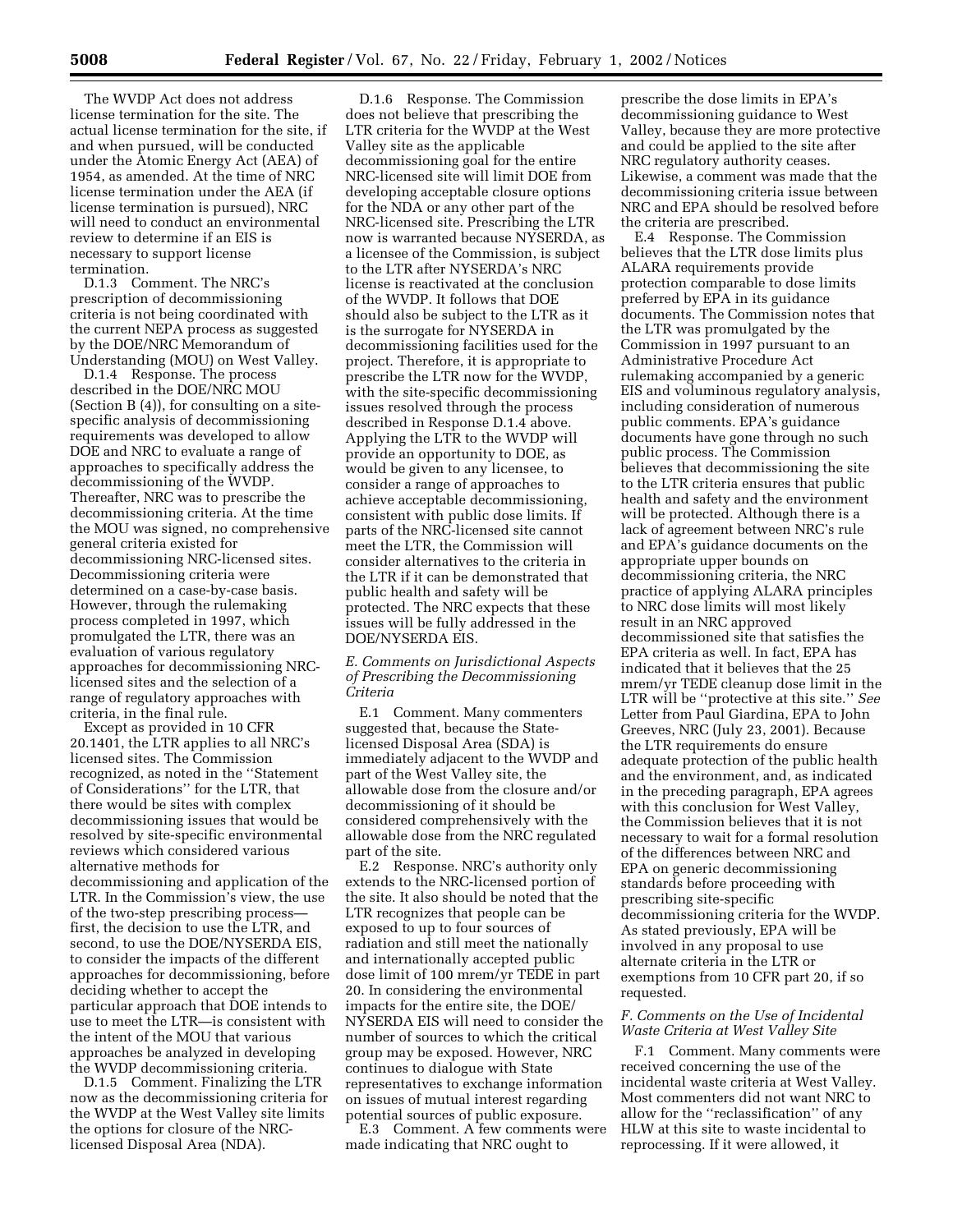should be done in a way that provides for public participation. One commenter agreed that it will have to be done, but that the Commission should prescribe the criteria that are necessary and appropriate for the incidental waste determination. One other commenter believes that use of DOE's Order 435.1 is the appropriate process for reclassifying residual HLW as incidental.

F.2 Response. Section 6 (4) of the WVDP Act defines HLW as including both (1) liquid wastes which are produced directly in reprocessing, dry solid material derived from such liquid waste and (2) such other material as the Commission designates as HLW for the purposes of protecting the public health and safety. Since 1969, the Commission has recognized the concept of waste incidental to reprocessing, concluding that certain material that otherwise would be classified as HLW need not be disposed of as HLW and sent to a geologic repository because the residual radioactive contamination after decommissioning is sufficiently low as not to represent a hazard to the public health and safety. Consequently, incidental waste is not considered HLW. See, Proposed Rule—Siting of Commercial Fuel Reprocessing Plants and Related Waste Management Facilities (34 FR 8712; June 3, 1969), Final Rule—Siting of Commercial Fuel Reprocessing Plants and Related Waste Management Facilities (35 FR 17530; November 14, 1970), Advance Notice of Proposed Rule-making to Define HLW (52 FR 5992, 5993; February 27, 1987), Proposed Rule—Disposal of Radioactive Waste (53 FR 17709; May 18, 1988), Final Rule—Disposal of Radioactive Waste (54 FR 22578; May 25, 1989), and Denial of Petition for Rulemaking: States of Washington and Oregon, (58 FR 12342; March 3, 1993).

The Commission believes that practical considerations mandate early resolution of the criteria that should guide the incidental waste determination. Vitrification of the highlevel wastes at West Valley is nearing completion, at which point DOE intends to close down the vitrification facility. To delay providing the Commission's view for incidental waste could adversely impact the DOE, as it may prove extraordinarily expensive after the vitrification facility is shut down to provide vitrification capacity for any additional waste that must be shipped elsewhere for disposal. Indeed, in light of the fact that the site will ultimately revert to control by NYSERDA under an NRC license, both NYSERDA and NRC have an interest in ensuring that the

incidental waste determination need not be revisited.

In light of these considerations, the Commission is now providing the following criteria for incidental waste determinations.

(1) The waste should be processed (or should be further processed) to remove key radionuclides to the maximum extent that is technically and economically practical; and

(2) The waste should be managed so that safety requirements comparable to the performance objectives in 10 CFR part 61 subpart C, are satisfied.

The resulting calculated dose from the incidental waste is to be integrated with all the other calculated doses from the remaining material at the entire NRClicensed site to ensure that the LTR criteria are met. This is appropriate because the Commission does not intend to establish separate dose standards for various sections of the NRC-licensed site.

Previously the NRC has provided advice to DOE concerning DOE's classification of certain waste as incidental waste for clean-up of HLW storage tanks at both Hanford and Savannah River. As noted above, NRC intends to apply the LTR criteria for the WVDP at the West Valley site, reflecting the fact that the applicable decommissioning goal for the entire NRC-licensed site is in compliance with the requirements of the LTR. The Commission has decided that the most recent advice provided to DOE for the classification of incidental waste at the Savannah River site,9 with some additional modifications, as the appropriate criteria that should be applicable to West Valley. These criteria are risk-informed and performancebased in that the criteria allow DOE the flexibility to develop innovative approaches to meeting the performance objectives in part 61. In effect, DOE should undertake cleanup to the maximum extent that is technically and economically practical and should achieve performance objectives consistent with those we demand for the disposal of low-level waste. If satisfied, these criteria should serve to provide protection of the public health and safety and the environment and the resulting calculated dose would be integrated with the resulting calculated doses for all other remaining material at the NRC-licensed site. It is the Commission's expectation that it will apply this criteria at the WVDP at the site following the completion of DOE's

site activities. In this regard, the impacts of identifying waste as incidental to reprocessing and not HLW should be considered in the DOE's environmental reviews.

## *G. Comments Related to How the Site Should Be Decommissioned*

G.1 Comment. There were many comments and suggestions that all the waste at this site should be perhaps temporarily stabilized, or packaged and perhaps temporarily stored, but ultimately removed from the site. There were also some comments on what are the important pathways for, and manmade barriers to control, contaminant transport at the site.

G.2 Response. The Commission appreciates the public's identification of, and input on, these issues. The decisions related to alternative approaches to decommissioning the West Valley site will be evaluated in the DOE/NYSERDA EIS, and reviewed by NRC for their ability to protect public health and safety and the environment. The EIS will also be available for public comment before being finalized.

## *H. Comments on the Wording of the Draft Policy Statement*

H.1 Comment. Several comments were made about the last part of a sentence in the Draft Policy Statement under the section entitled ''Decommissioning Criteria for the WVDP." It states that "\* \* \* following the completion of DOE/NYSERDA's EIS and selection of its preferred alternative, the NRC will verify that the specific criteria identified by DOE is within the LTR and will prescribe the use of specific criteria for the WVDP.'' Many suggested that prescribing the use of the specific criteria after the selection of the preferred alternative in the EIS is confusing, not what is meant by the WVDP Act, and would allow adjustment of the criteria after the EIS is completed.

H.2 Response. As addressed above in response to the various comments, the Commission's intent is to prescribe the generally applicable requirements of the LTR now, before the completion of the site-specific EIS. After completion of the site-specific DOE/NYSERDA EIS, NRC will evaluate the compliance status of the preferred alternative with respect to the LTR, as described in the Commission's final policy statement. This is a two-step process. The first step is prescribing the LTR, a set of criteria that allows for unrestricted releases, restricted releases, and alternative releases, that applies to all NRC licensees. Prescribing decommissioning criteria now for the WVDP allows DOE to develop alternative approaches for

<sup>9</sup>*See* NRC Staff Requirements Memorandum ''SECY–99–0284—Classification of Savannah River Residual Tank Waste as Incidental,'' May 30, 2000.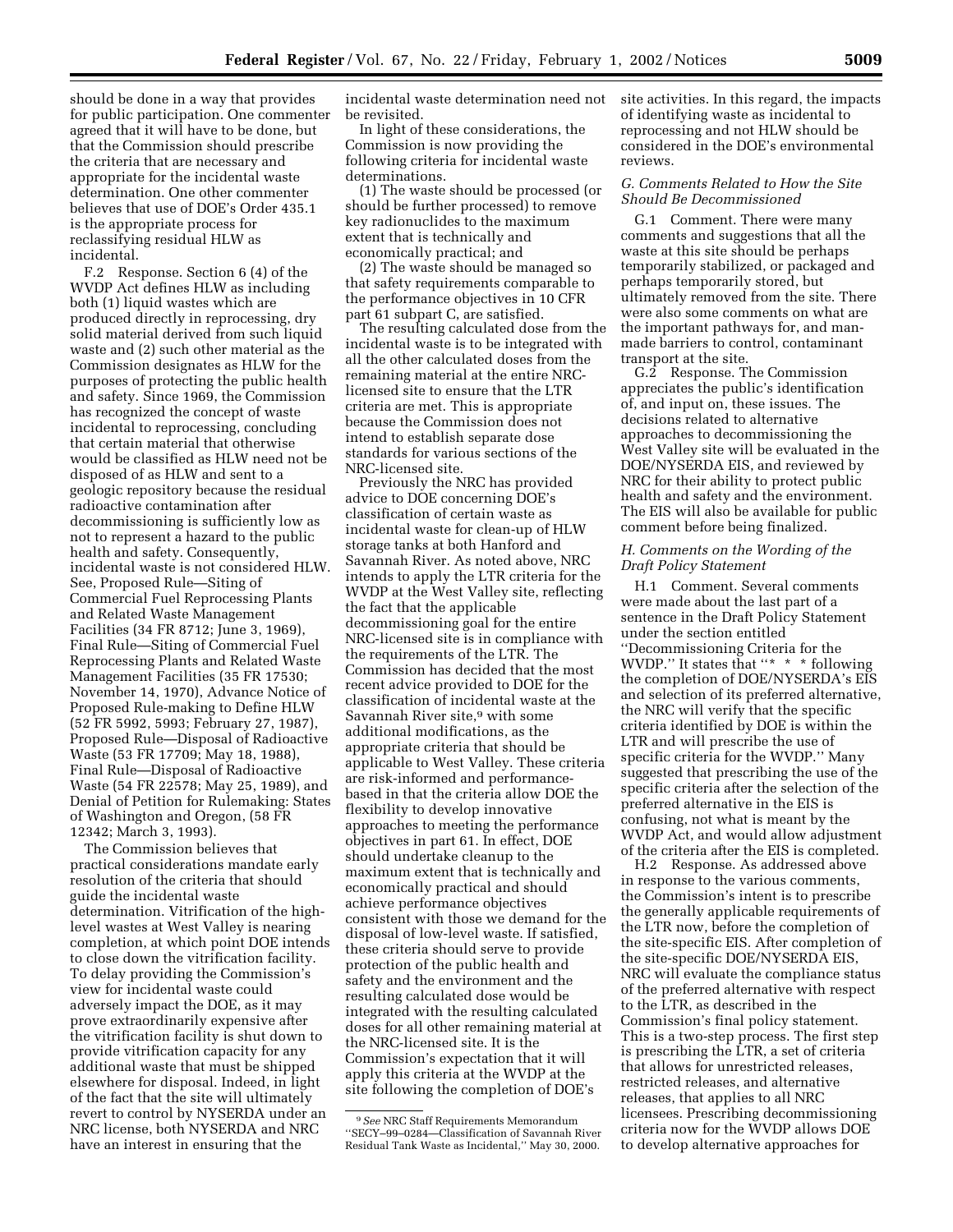meeting those criteria and consider their impacts in its site-specific EIS.

The second step is for NRC to evaluate on a site-specific basis the approach for meeting the LTR. This will be done after the DOE/NYSERDA EIS is completed and NRC adopts it or otherwise produces its own NEPA evaluation of the site-specific criteria developed in the DOE/NYSERDA EIS. NRC will be evaluating DOE's and NYSERDA's preferred alternative for meeting the LTR and other alternatives presented in the DOE/NYSERDA EIS.

This process is in accordance with the ''Statement of Considerations'' for the LTR, which describes the relationship between the GEIS for the LTR and sitespecific decommissioning actions. A site-specific EIS is prepared in cases where the range of environmental impacts of the alternatives at a specific site may not be within those considered in the GEIS for the LTR. This is similar to the approach that NYSERDA, as an NRC licensee, would need to meet if the license were not being held in abeyance. The Commission is satisfied that this approach is within the intent of the WVDP Act for the prescription of decommissioning requirements by NRC.

The WVDP Act does not address license termination for the site. The actual license termination for the site, if and when possible, will be conducted under the AEA, as amended. At the time of NRC license termination under the AEA (if license termination is pursued), NRC will need to conduct an environmental review to determine if an EIS is necessary to support actual license termination. The language from the draft policy statement was changed in the final policy statement to reflect the process described above.

H.3 Comment. The policy statement should not paraphrase the LTR and others' statements on West Valley.

H.4 Response. The Commission was attempting to provide context to the draft policy statement by paraphrasing the LTR or others' statements on West Valley. To avoid confusion or misinterpretation in the Final Policy Statement, it will contain a disclaimer to the effect that notwithstanding any paraphrasing of the LTR in the Policy Statement, the language of the LTR itself is controlling in determining how it is to be applied at West Valley. The paraphrasing of others' statements will be avoided.

# *I. Other Comments*

I.1 Comment. What are the implications of the policy statement regarding NRC's policies regarding Native Americans.

I.2 Response. NRC staff has examined the draft policy on decommissioning criteria for the WVDP and has not identified any implications in relation to the Commission's guidance regarding Native Americans. The Commission has directed the NRC staff to implement the spirit and letter of President Clinton's April 29, 1994, Executive Memorandum to ensure that the rights of sovereign Tribal governments are fully respected and to operate within a government-togovernment relationship with Federallyrecognized Native American Tribes. In addition, the staff has been directed to address Native American issues on a case-by-case basis, operating with Tribal Governments on a government-togovernment basis. In response to the interest expressed by the Seneca Nation of Indians in NRC activities at WVDP, the NRC staff has added the Seneca Nation to its service list which will provide the Seneca Nation with copies of documents and meeting notices related to NRC's activities at West Valley that the NRC may publically release. The NRC staff will address issues raised by the Seneca Nation of Indians in accordance with the Commission's guidance.

I.3 Comment. One commenter claims that NRC is required by law to define ''transuranic waste'' for West Valley and determine the disposition of that waste.

I.4 Response. Section 6(5) of the WVDP Act defines transuranic waste for the WVDP in terms of radioisotopes and the lower limit of concentration of those isotopes. It also states that NRC has the authority to prescribe a different concentration limit to protect public health and safety. NRC's position on this issue is detailed in a letter from M. Knapp, NRC, to W. Bixby, DOE, dated August 18, 1987. This letter states that, to demonstrate protection of public health and safety, the transuranic concentration of project wastes acceptable for on-site disposal will be such that, by analysis, safety requirements comparable to the performance objectives in 10 CFR part 61 subpart C are satisfied. The resulting calculated dose from the transuranic waste is to be integrated with all the other calculated doses from the remaining material at the NRC-licensed site to ensure that the LTR criteria are met. As with incidental waste, the Commission is not establishing a separate dose standard that applies solely to the transuranic waste.

#### **V. Final Policy Statement**

#### *Statement of Policy*

Decommissioning Criteria for the West Valley Demonstration Project (WVDP)

Under the authority of the WVDP Act, the Commission is prescribing NRC's License Termination Rule (LTR) (10 CFR part 20, subpart E) as the decommissioning criteria for the WVDP, reflecting the fact that the applicable decommissioning goal for the entire NRC-licensed site is in compliance with the requirements of the LTR. The criteria of the LTR shall apply to the decommissioning of: (1) The High Level Waste (HLW) tanks and other facilities in which HLW, solidified under the project, was stored; (2) the facilities used in the solidification of the waste; and (3) any material and hardware used in connection with the WVDP. Also under authority of the WVDP Act, the Commission is issuing criteria for the classification of reprocessing wastes that will likely remain in tanks at the site after the HLW is vitrified, subsequently referred to as ''incidental waste.''

The resulting calculated dose from the WVDP at the West Valley site is to be integrated with all other calculated doses to the average member of the critical group from the remaining material at the entire NRC-licensed site to determine whether the LTR criteria are met. This is appropriate because the Commission does not intend to establish separate dose standards for various sections of the NRC-licensed site. The LTR does not apply a single public dose criterion. Rather, it provides for a range of criteria. Briefly stated, for unrestricted release, the LTR specifies a dose criterion of 25 mrem/yr total effective dose equivalent (TEDE) to the average member of the critical group plus as low as reasonably achievable (ALARA) considerations (10 CFR 20.1402). For restricted release, the LTR specifies an individual dose criterion of 25 mrem/year TEDE plus ALARA considerations using legally enforceable institutional controls established after a public participatory process (10 CFR 20.1403). Even if institutional controls fail, individual doses should not exceed 100 mrem/yr TEDE . If it is demonstrated that the 100 mrem/yr TEDE criterion in the event of failure of institutional controls is technically not achievable or prohibitively expensive, the individual dose criterion in the event of failure of institutional controls may be as high as 500 mrem/yr TEDE. However, in circumstances where restricted release is required, if the 100 mrem/yr TEDE criterion is exceeded, and/or the use of alternate criteria has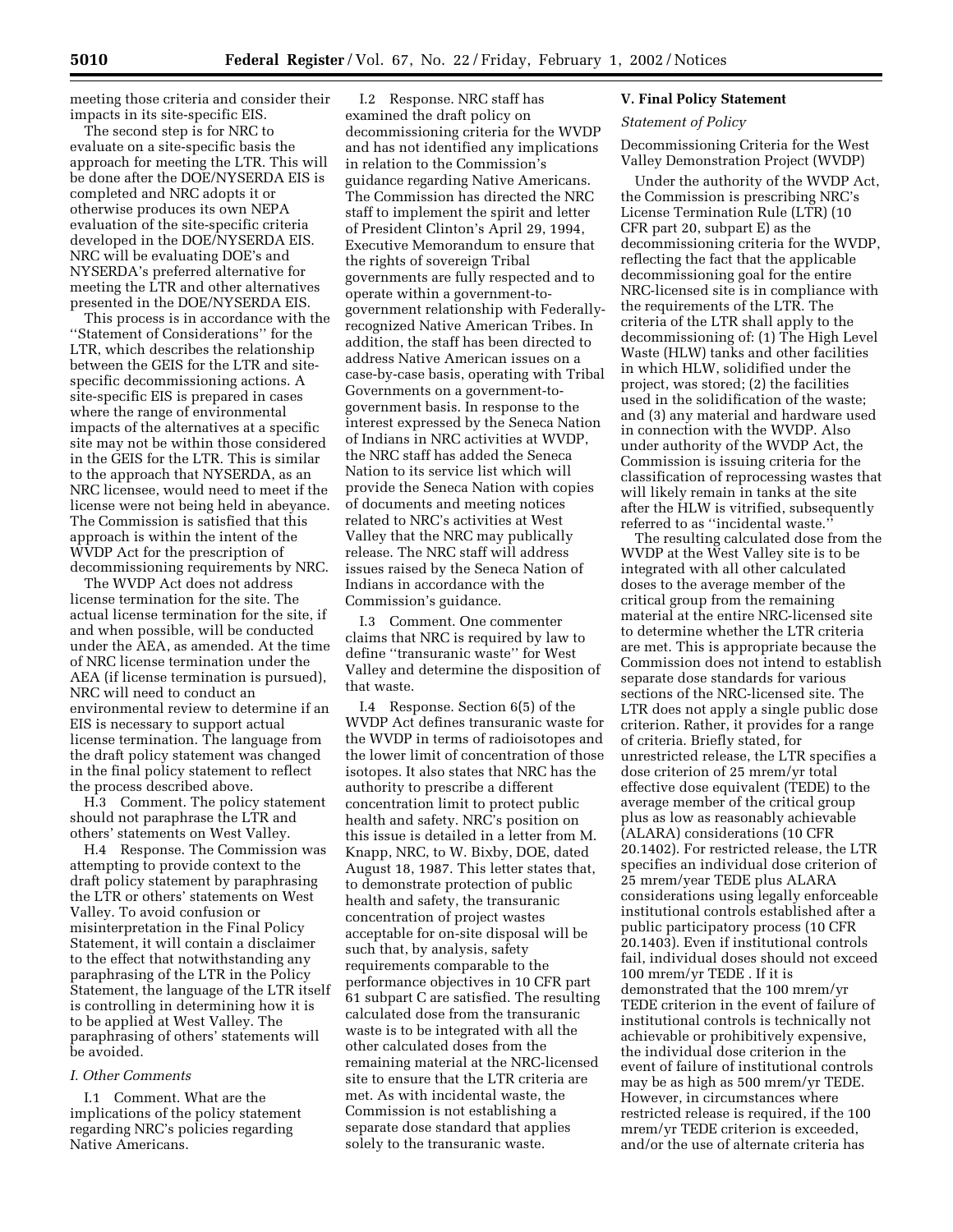been determined, the area would be rechecked by a responsible government entity no less frequently than every 5 years and resources would have to be set aside to provide for any necessary control and maintenance of the institutional controls. Finally, the LTR permits alternate individual dose criteria of up to 100 mrem/yr TEDE plus ALARA considerations for restricted release, with institutional controls established after a public participatory process (10 CFR 20.1404). The Commission itself must approve use of the alternative criteria, after coordination with the U.S. Environmental Protection Agency (EPA) and after consideration of the NRC staff's recommendations and all public comments.10

The Commission also recognizes that decommissioning of the West Valley site will present unique challenges, which may require unique solutions. As a result, the final end-state may involve a long-term or even a perpetual license or other innovative approaches for some parts of the site where clean up to the LTR requirements are prohibitively expensive or technically impractical. It is important that all parts of the site be decommissioned to the extent technically and economically feasible. Therefore, in addition, the Commission expects decontamination to the maximum extent technically and/or economically feasible for any portion of the site remaining under a long term or perpetual license or for which an exemption from the LTR is sought. In sum, the Commission believes that for those portions of the site that are unable to demonstrate compliance with the LTR's restricted release requirements, the dose limits should be viewed as goals, in order to ensure that cleanup continues to the maximum extent that is technically and economically feasible. If complying with the LTR's restricted release requirements is technically impractical or prohibitively expensive, then an exemption from the LTR may be appropriate, provided that protection of the public and the environment can be maintained.

The Commission's application of the LTR to the WVDP is a two-step process: (1) NRC is now prescribing the application of the LTR; and (2) after the completion of the site-specific Department of Energy (DOE)/New York State Energy Research and Development Authority (NYSERDA) Environmental

Impact Statement (EIS)<sup>11</sup> and selection of the preferred alternative, NRC will verify that the approach proposed by DOE is appropriate. The WVDP Act does not address license termination of the NRC license for the site, or portions thereof, which will be conducted (if license termination is possible and pursued) under the Atomic Energy Act (AEA) of 1954, as amended. If full or partial license termination of the NRC license is pursued, at that time NRC will need to conduct an environmental review to determine if an EIS is necessary to support license termination.

Decommissioning Criteria for the NRC-Licensed Disposal Area (NDA) and State-Licensed Disposal Area (SDA)

NRC will apply the criteria in the LTR to the NDA within the West Valley site, because the NDA is under NRC jurisdiction. However, the NDA presents some unique challenges in that some of this material contains significant quantities of mobile, long-lived radionuclides which could potentially remain in this facility. It is recognized that because of the nature of radioactivity at West Valley, reasonably foreseeable impacts might occur after 1000 years, under certain scenarios. Under NEPA, an evaluation of the reasonably foreseeable impacts is required. Therefore, the Commission believes that an analysis of impacts beyond 1000 years should be provided in the DOE/NYSERDA EIS which will be subject to public comment.

NRC does not have regulatory authority to apply the LTR criteria to the SDA adjacent to the WVDP site boundary, because the SDA is regulated by the State of New York. However, NRC recognizes that a cooperative approach with the State to the extent practical should be utilized to apply the LTR criteria in a coordinated manner to the NRC-licensed site and the SDA.

Decommissioning Criteria for License CSF–1 (NRC Site License)

The criteria in the LTR will also apply to the termination of NYSERDA's NRC license on the West Valley site after that license is reactivated. For those portions

of the site covered by the WVDP Act, it is NRC's intent to authorize that any exemptions or alternate criteria authorized for DOE to meet the provisions of the WVDP Act will also apply to NYSERDA at the time of site license termination, if license termination is possible. The NRC site license termination is not addressed in the WVDP Act. Therefore the NRC site license termination is subject to the provisions of the Atomic Energy Act of 1954 as amended.

Use of Incidental Waste Criteria at West Valley

Section 6 (4) of the WVDP Act defines HLW as including both (1) liquid wastes which are produced directly in reprocessing, dry solid material derived from such liquid waste and (2) such other material as the Commission designates as HLW for the purposes of protecting the public health and safety. The Commission believes that practical considerations mandate early resolution of the criteria that will guide the classification of incidental waste. The vitrification of the wastes at West Valley is nearing completion, at which point DOE intends to close down the vitrification facility. To delay defining classification criteria for incidental waste could adversely impact the DOE as it may prove extraordinarily expensive after the vitrification facility is shut down to provide vitrification capacity for any additional waste that must be shipped elsewhere for disposal. Indeed, in light of the fact that the site will ultimately revert to control by NYSERDA under an NRC license, both NYSERDA and NRC have an interest in ensuring that the incidental waste determination need not be revisited.

In light of these considerations, the Commission is now providing the following criteria that should be applied to incidental waste determinations.

(1) The waste should be processed (or should be further processed) to remove key radionuclides to the maximum extent that is technically and economically practical; and

(2) The waste should be managed so that safety requirements comparable to the performance objectives in 10 CFR part 61 subpart C, are satisfied.12

Consistent with the overall approach in applying the LTR to the WVDP and to the entire NRC-licensed site following

<sup>10</sup>The material set out in the text is a brief summary of the LTR. Notwithstanding the words used in the text, the language of the LTR governs this matter.

<sup>11</sup> DOE has decided to descope the draft 1996 EIS into two separate EISs. DOE will be the lead agency on the EIS that will address WVDP facility decontamination and management of waste currently stored at the site. NRC expects to be kept informed of progress as required under the DOE/ NRC Memorandum of Understanding (MOU). DOE and NYSERDA will be the lead agencies on the EIS that will address decommissioning. NRC expects to participate as an EIS cooperating agency. Hereinafter, this second EIS where NRC will be a cooperating agency will either be referred to as the decommissioning EIS or the DOE/NYSERDA EIS, unless otherwise noted.

<sup>12</sup>The dose methodology used in 10 CFR part 61 subpart C is different from that used in the newer 10 CFR part 20 subpart E. However, the resulting allowable doses are comparable and NRC expects DOE to use the newer methodology in 10 CFR part 20 subpart E. part 61 is based on International Commission on Radiological Protection Publication 2 (ICRP 2) and part 20 is based on ICRP 26.